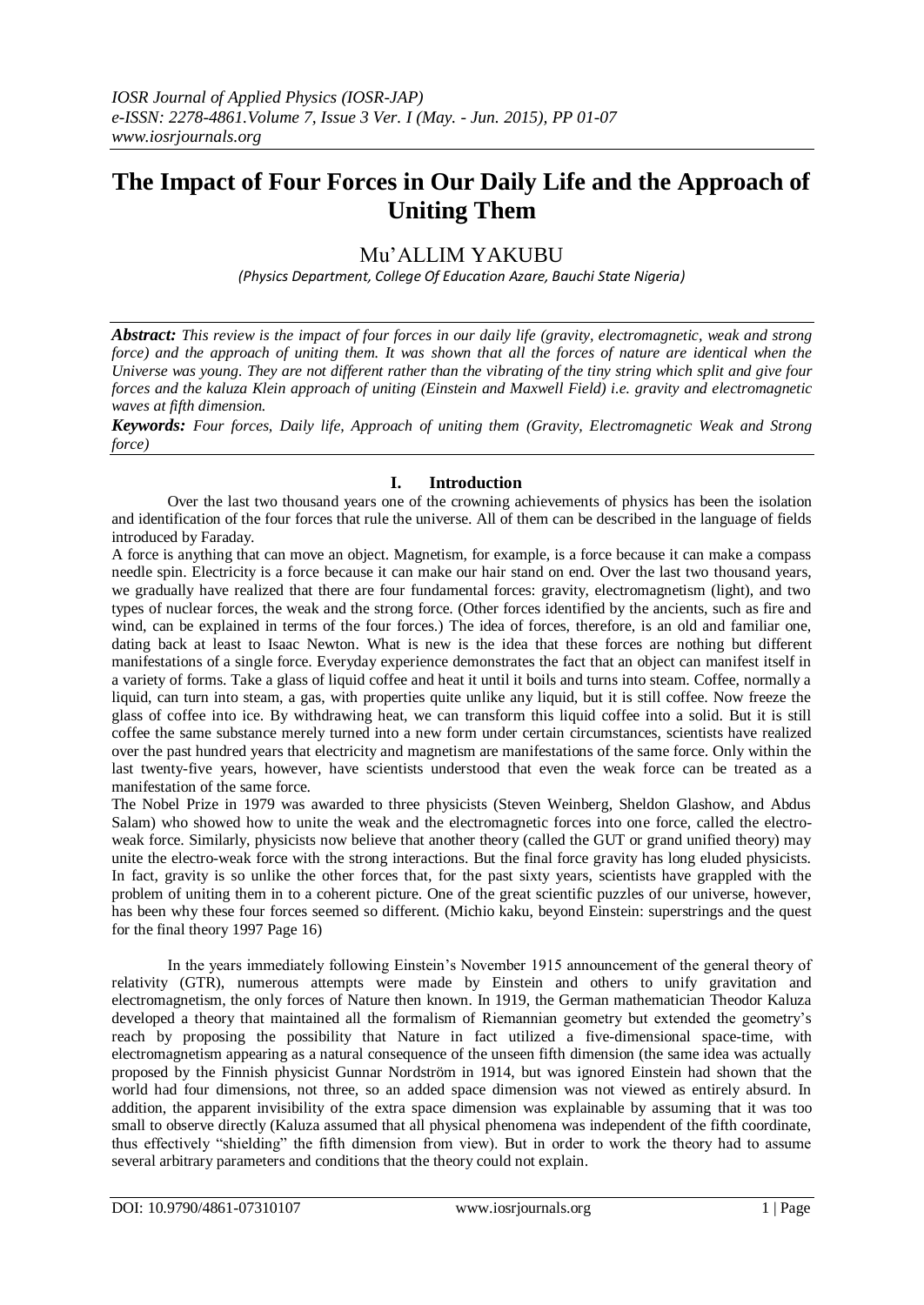Consequently, in 1926 the Swedish mathematician Oskar Klein reexamined Kaluza's theory and made several important improvements that also seemed to have application to the then-emerging quantum theory. Since that time, theories involving extra hidden (or compactified) dimensions have become known as Kaluza-Klein theories.

# **II. Four Forces**

### 1) **Gravity,**

The silent force that keeps our feet on the ground, prevents the Earth and the stars from disintegrating, and holds the solar system and galaxy together. Gravity is an attractive force that binds together the solar system, keeps the earth and the planets in their orbits, and prevents the stars from exploding. In our universe, gravity is the dominant force that extends trillions upon trillions of miles, out to the farthest stars; this force, which causes an apple to fall to the ground and keeps our feet on the floor, is the same force that guides the galaxies in their motions throughout the universe. Without gravity, we would be flung off the Earth into space at the rate of 1,000 miles per hour by the spinning planet. Gravity is attractive, not repulsive; is extremely weak, relatively speaking; and works over enormous, astronomical distances. For example, it takes the entire planet Earth to attract a feather to the floor, but we can counteract Earth's gravity by lifting the feather with a finger. The action of our finger can counteract the gravity of an entire planet that weighs over six trillion trillion kilograms.

#### 2) **The weak force**,

This force is responsible for nuclear beta decay and other similar decay processes involving fundamental particles. The range of this force is smaller than 1 fm and is  $10^{-7}$  weaker than the strong force. Nevertheless, it is important in understanding the behavior of fundamental particles. However we know from experience that certain nuclei (such as uranium, with ninety-two protons) are so massive that they automatically break apart, releasing smaller fragments and debris, which we call radioactivity. In these elements the nucleus is unstable and disintegrates. Therefore, yet another, weaker force must be at work, one that governs radioactivity and is responsible for the disintegration of very heavy nuclei. This is the weak force. The weak force is so fleeting and ephemeral that we do not experience it directly in our lives. However, we feel its indirect effects When a Geiger counter is placed next to a piece of uranium, the clicks that we hear measure the radioactivity of the nuclei, which is caused by the weak force. The energy released by the weak force can also be used to create heat. For example, the intense heat found in the interior of the earth is partially caused by the decay of radioactive elements deep in the earth's core. This tremendous heat, in turn, can erupt in volcanic fury if it reaches the earth's surface. Similarly, the heat released by the core of a nuclear power plant, which can generate enough electricity to light up a city, also is caused by the weak force (as well as the strong force).

#### 3) **Electromagnetism** (EM),

The force that lights up our cities. Lasers, radio, TV, modern electronics, computers, the Internet, electricity, magnetism-all are consequences of the electromagnetic force. In fact all the electrical wonders we see around us is the by-product of the electromagnetic force It is perhaps the most useful force ever harnessed by humans. Unlike gravity, it can be both attractive and repulsive. The electromagnetic force holds together the atom. It makes the electrons (with negative charge) orbit around the positively charged nucleus of the atom. Because the electromagnetic force determines the structure of the orbits of the electrons, it also governs the laws of chemistry. On the earth, the electromagnetic force is often strong enough to overpower gravity. By rubbing a comb, for example, it is possible to pick up scraps of paper from a table. The electromagnetic force counteracts the downward force of gravity and dominates the other forces down to 0.0000000000001 inch (roughly the size of a nucleus).

(Perhaps the most familiar form of the electromagnetic force is light. When the atom is disturbed, the motion of the electrons around the nucleus becomes irregular, and the electrons emit light and other forms of radiation. This is the purest form of electromagnetic radiation, in the form of x rays, radar, microwave, or light. Radio and television are simply different forms of the electromagnetic force.)

#### 4) **The Strong force**,

For example, is responsible for binding together the protons and neutrons in the nucleus. In any nucleus, all the protons are positively charged. Left to themselves, their repulsive electric force would tear apart the nucleus. The strong force, therefore, overcomes the repulsive force between the protons. Roughly speaking, only a few elements can maintain the delicate balance between the strong force (which tends to hold the nucleus together) and the repulsive electric force (which tends to rip apart the nucleus), which helps to explain why there are only about one hundred known elements in nature. Should a nucleus contain more than about a hundred protons, even the strong nuclear force would have difficulty containing the repulsive electric force between them. When the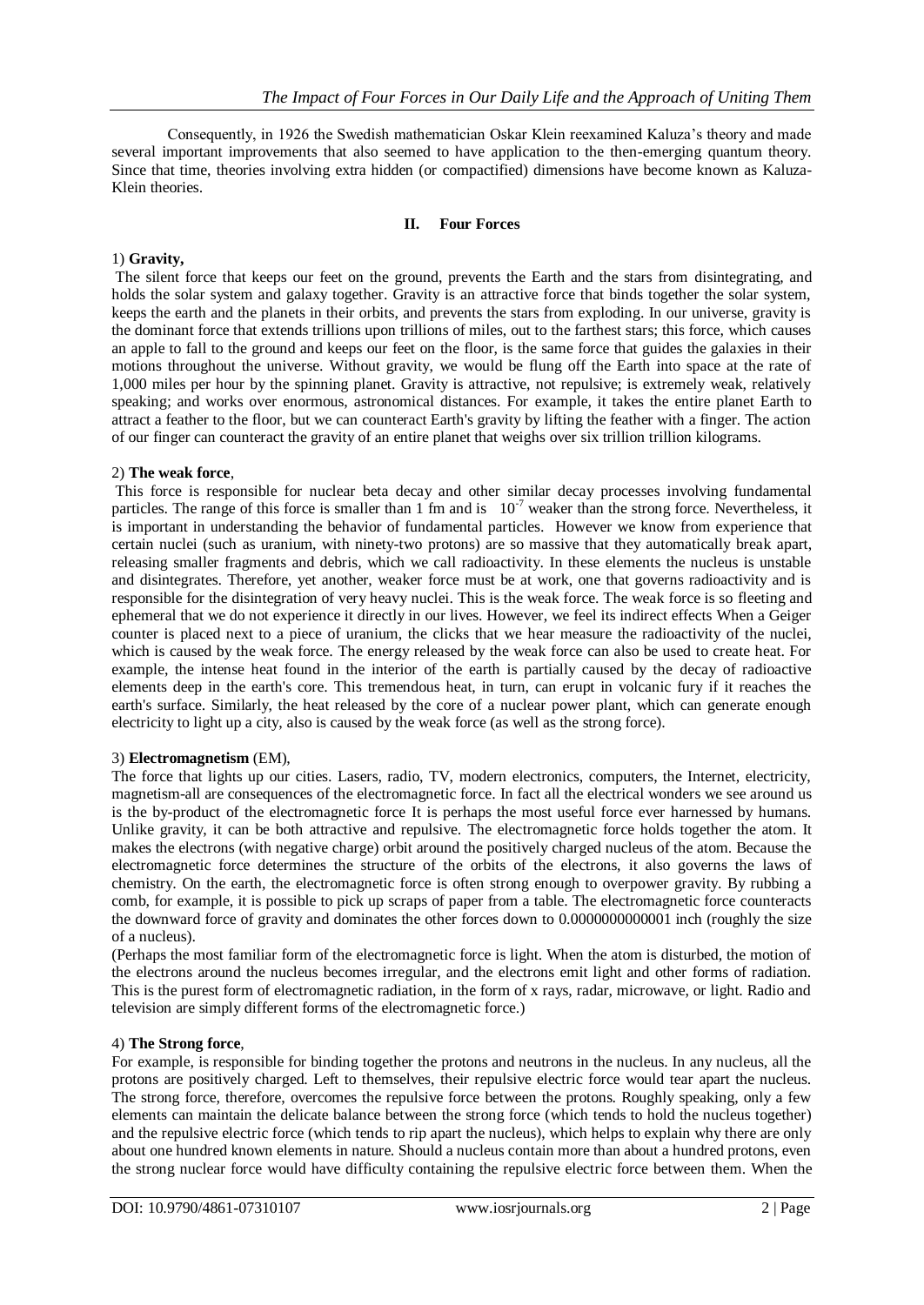strong nuclear force is unleashed, the effect can be catastrophic. For example, when the uranium nucleus in an atomic bomb is split deliberately, the enormous energies locked within the nucleus are released explosively in the form of a nuclear detonation. Pound for pound, a nuclear bomb releases over a million times the energy contained in dynamite. Indeed, the strong force can yield significantly more energy than a chemical explosive, which is governed by the electromagnetic force.

The strong force also explains the reason why stars shine. A star is basically a huge nuclear furnace in which the strong force within the nucleus is unleashed. If the sun's energy, for example, were created by burning coal instead of nuclear fuel, only a minuscule fraction of the sun's light would be produced. The turn into a cinder. Without sunlight, the earth would turn cold and life on it would eventually die. Without the strong force, therefore, the stars would not shine, there would be no sun, and life on earth would be impossible. If the strong force were the only force at work inside the nucleus, then most nuclei would be stable.

#### III**. UNIFICATION OF FOUR FORCES**

#### 1) **Electromagnetic force**

For centuries it was thought that magnetism, the force that guides the compass needles of navigators while at sea, and electricity, the force that creates everything from lightning bolts to the shock upon touching a doorknob after walking across a carpet, were distinct forces. However, by the mid-1800s, this rigid separation was falling apart as scientists realized that vibrating electric fields could create magnetic ones, and vice versa. This effect can be demonstrated easily. For example, simply by shoving a bar magnet into a coil of wire we can generate a small electric current within the wire. Thus, a changing magnetic field has created an electric field. Similarly, we can reverse this demonstration by running an electric current through this coil of wire, thereby producing a magnetic field around the coil. Thus, a changing electric field has now created a magnetic field.The same principle that changing electric fields can produce magnetic fields and vice versa is the reason why we have electricity in our homes. In a hydroelectric plant, water falling over a dam rotates a huge wheel connected to a turbine. The turbine contains large wire coils that spin rapidly in a magnetic field. Electricity is created by the spinning motion of these coils as they move in the magnetic field. This electricity, in turn, is sent over hundreds of miles of wires into our homes. Thus, a changing magnetic field (created by the dam) is transformed into an electric field (which brings electricity into our homes through our wall sockets).

In 1860, however, this effect was understood poorly. An obscure thirty-year-old Scottish physicist at Cambridge University, James Clerk Maxwell, challenged the prevailing thinking of the day and claimed that electricity and magnetism were not distinct forces but two sides of the same coin. In fact, he made the most astonishing discovery of the century when he found that this observation could unlock the secret to the most mysterious phenomenon of all: light itself. Electric and magnetic fields, Maxwell knew, could be visualized as force fields that permeate all space. They can be represented by an infinite array of arrows emanating smoothly from an electric charge. For example, the force fields created by a bar magnet reach into space like a spider web and can ensnare nearby metallic objects. Maxwell went further than this, however, and argued that it might be possible for electric and magnetic fields to vibrate together in precise synchronization, so that they generated a wave that could travel by itself in space without assistance. One can visualize the following scenario: What would happen if a vibrating magnetic field created an electric field, which in turn vibrated and created yet another magnetic field, which in turn vibrated and created still another electric field, et cetera? Wouldn't such an infinite chain of vibrating electric and magnetic fields travel by itself, much like a wave?

To most physicists, however, the idea seemed preposterous because there was no ether to conduct these waves. These fields were disembodied and moved by themselves, without a conducting medium.



(Michio kaku, Beyond Einstein: 1997, Page 32).

According to Maxwell's theory, light consists of electric fields (E) and magnetic fields (B) that oscillate in unison. Here the electric fields vibrate vertically while the magnetic fields vibrate horizontally. Maxwell was undaunted, however. By calculating with his equations, he found that he was able to derive a specific number for the speed of this wave. Much to his astonishment, he found it to be the speed of light. The conclusion was inescapable: light was revealed as nothing but a chain of electric fields turning into magnetic fields. Quite by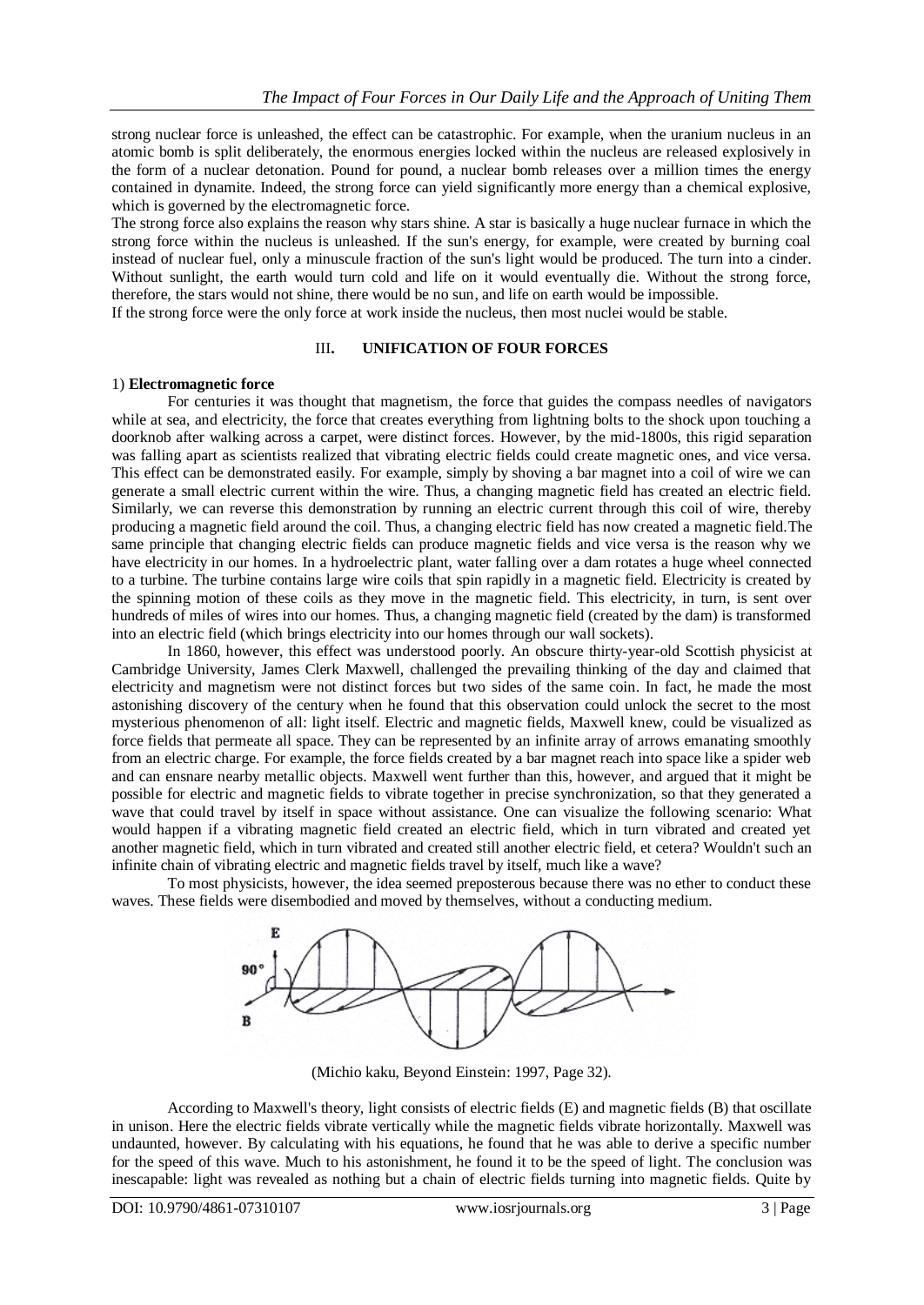accident, Maxwell found that his equations unraveled the nature of light as an electromagnetic wave. Therefore, he was the first to discover a genuine unified field theory. This was a fantastic discovery, ranking in importance alongside Newton's discovery of the universal law of gravitation.

# 2) **Electroweak Unification**

 The discovery of the [W and Z particles,](http://hyperphysics.phy-astr.gsu.edu/hbase/particles/expar.html#c3) the intermediate vector bosons, in 1983 brought experimental verification of particles whose prediction had already contributed to the Nobel prize awarded to Weinberg, Salam, and Glashow in 1979. The [photon,](http://hyperphysics.phy-astr.gsu.edu/hbase/particles/expar.html#c5) the particle involved in the electromagnetic interaction, along with the W and Z provide the necessary pieces to unify the [weak a](http://hyperphysics.phy-astr.gsu.edu/hbase/forces/funfor.html#c4)nd [electromagnetic](http://hyperphysics.phy-astr.gsu.edu/hbase/forces/funfor.html#c3) interactions. With masses around 80 and 90 Gev, respectively, the W and Z were the most massive particles seen at the time of discovery while the photon is mass less. The difference in masses is attributed to [spontaneous symmetry breaking](file:///C:\Windows.old\Users\Toshiba\Desktop\edit%20after\ewemfhf_files\hph.htm%23c2) as the hot universe cooled. The theory suggests that at very high temperatures where the [equilibrium kT energies](http://hyperphysics.phy-astr.gsu.edu/hbase/kinetic/eqpar.html#c2) are in excess of 100 GeV, these particles are essentially identical and the weak and electromagnetic interactions were manifestations of a single force. The question of how the W and Z got so much mass in the spontaneous symmetry breaking is still a perplexing one. The symmetry-breaking mechanism is called a Higgs field, and requires a new boson, the [Higgs boson](http://hyperphysics.phy-astr.gsu.edu/hbase/forces/higgs.html#c1) to mediate it. The next step is the inclusion of the [strong](http://hyperphysics.phy-astr.gsu.edu/hbase/forces/funfor.html#c2) interaction in what is calle[d grand unification.](file:///C:\Windows.old\Users\Toshiba\Desktop\edit%20after\ewemfhf_files\hph.htm%23c5)

# 3) **Grand Unification**

 Grand unification refers to unifying the [strong](http://hyperphysics.phy-astr.gsu.edu/hbase/forces/funfor.html#c2) interaction with the unified [electroweak](file:///C:\Windows.old\Users\Toshiba\Desktop\edit%20after\ewemfhf_files\hph.htm%23c1) interaction. The basic problem of "restoring the broken symmetry" between the strong and electroweak forces is that the strong force works only on colored particles and the leptons don't have [color.](http://hyperphysics.phy-astr.gsu.edu/hbase/forces/color.html#c2) You have to be able to convert [quarks](http://hyperphysics.phy-astr.gsu.edu/hbase/particles/quark.html#c1) to [leptons](http://hyperphysics.phy-astr.gsu.edu/hbase/particles/lepton.html#c1) and vice versa. But this violates the conservation of baryon number, which is a strong experimental nuclear physics principle. Baryon number minus lepton number (B-L) would still be conserved as a quark is changed to an anti-lepton. The required mass of the exchange boson is  $10^{15}$  eV, which is more like the mass of a visible dust particle than that of a nuclear entity. This particle is called the X-boson. One prediction of the grand unified theories is that the [proton](http://hyperphysics.phy-astr.gsu.edu/hbase/particles/proton.html#c1) is unstable at some level. In the 1970's, Sheldon Glashow and Howard George proposed the grand unification of the strong, weak, and electromagnetic forces at energies above  $10^{14}$  GeV. If the ordinary concept of [thermal energy](http://hyperphysics.phy-astr.gsu.edu/hbase/kinetic/eqpar.html#c2) applied at such times, it would require a temperature of  $10^{27}$  K for the average particle energy to be  $10^{14}$  GeV.

This chart below represents the historical sequence of the evolution of the unified field theory, beginning in 1860 with Maxwell's discovery that electricity and magnetism can be united as the electromagnetic force to superstring theory.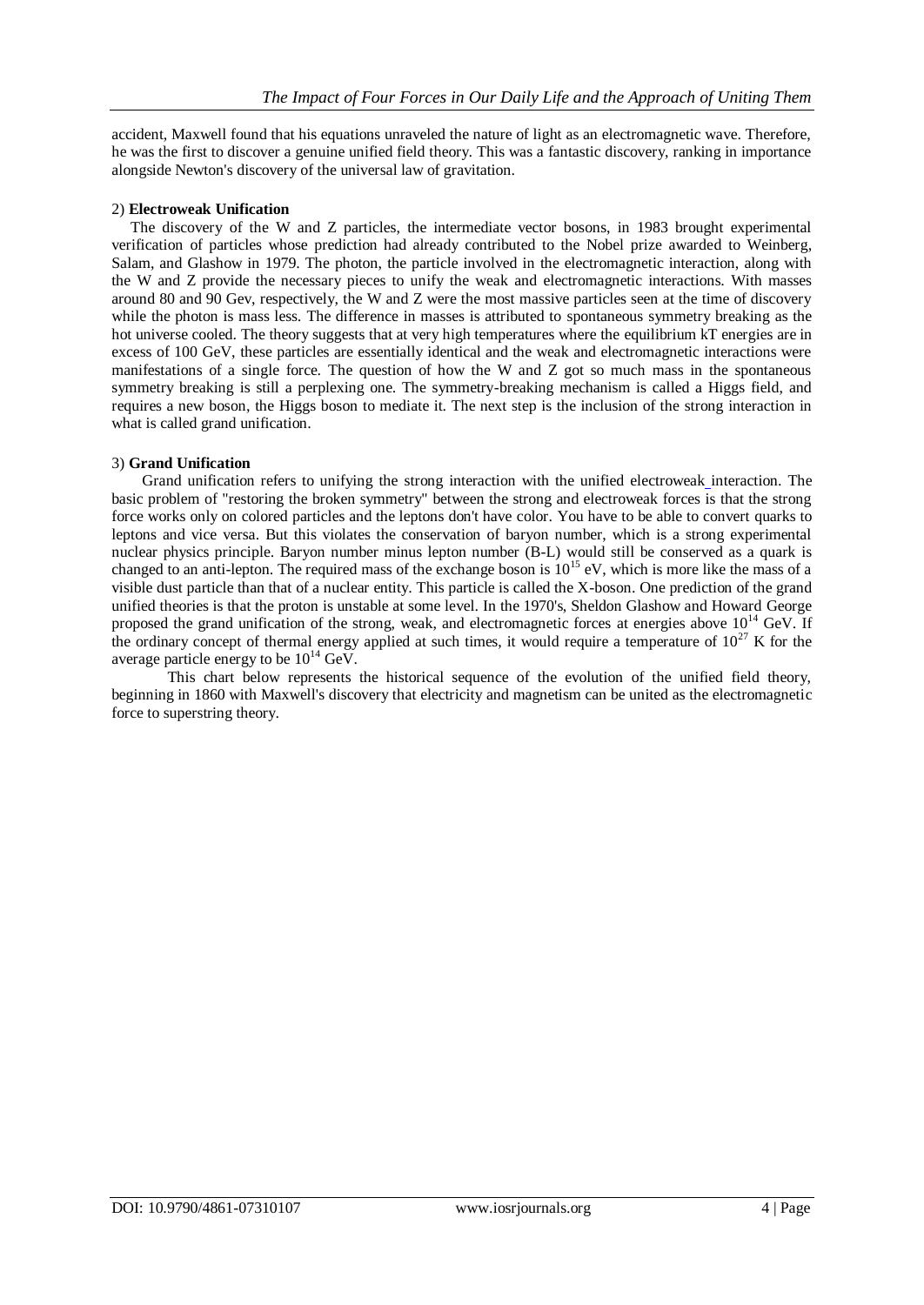

(Michio kaku, Beyond Einstein: 1997-1995 Page 203).

# 4) **Superstring Theory**

 The superstring theory, however, assumes that the ultimate building blocks of nature consist of tiny vibrating strings. If correct, this means that the protons and neutrons in all matter, everything from our bodies to the farthest star, are ultimately made up of strings. Nobody has seen these strings because they are much too small to be observed. (They are about 100 billion billion times smaller than a proton.) According to the superstring theory, our world only appears to be made of point particles, because our measuring devices are too crude to see these tiny strings. At first it seems strange that such a simple concept replacing point particles with strings can explain the rich diversity of particles and forces (which are created by the exchange of particles) in nature. The superstring theory, however, is so elegant and comprehensive that it is able to explain simply why there can be billions upon billions of different types of particles and substances in the universe, each with astonishingly diverse characteristics.

The superstring theory can produce a coherent and all-inclusive picture of nature similar to the way a violin string can be used to unite all the musical tones and rules of harmony. Historically, the laws of music were formulated only after thousands of years of trial-and-error investigation of different musical sounds. Today, these diverse rules can be derived easily from a single picture that is, a string that can resonate with different frequencies, each one creating a separate tone of the musical scale. The tones created by the vibrating string, such as C or B flat, are not in themselves any more fundamental than any other tone. What is fundamental, however, is the fact that a single concept, vibrating strings, can explain the laws of harmony.

Knowing the physics of a violin string, therefore, gives us a comprehensive theory of musical tones and allows us to predict new harmonies and chords. Similarly, in the superstring theory, the fundamental forces and various particles found in nature are nothing more than different modes of vibrating strings. The gravitational interaction, for example, is caused by the lowest vibratory mode of a circular string (a loop). Higher excitations of the string create different forms of matter. From the point of view of the superstring theory, no force or particle is more fundamental than any other. All particles are just different vibratory resonances of vibrating strings. Thus, a single framework the superstring theory can in principle explain why the universe is populated with such a rich diversity of particles and atoms. The answer to the ancient question what is matter? Is simply that matter consists of particles that are different modes of vibration of the string.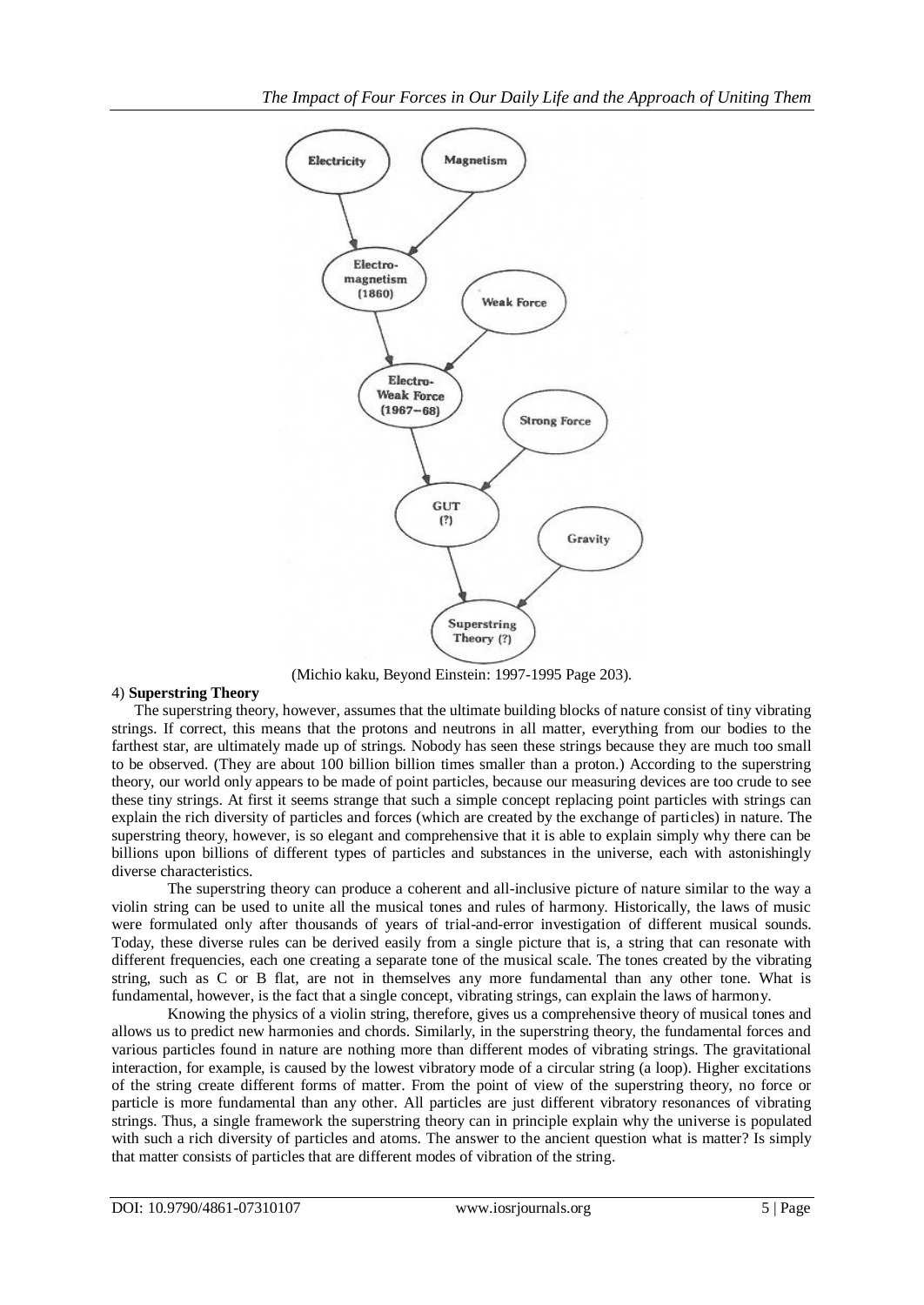#### IV. **Kaluza Klein Approach**

 The primary assumption of the original Kaluza-Klein theory (other than a fifth dimension actually exists) is the independence of all vector and tensor quantities with respect to the fifth coordinate. This assumption is due to Kaluza, who needed to make a more straightforward connection of his theory to the gauge transformation property of electromagnetism? This has come to be known as the "cylinder condition," since it implies that 4 dimensional space time underlies a cylindrical fifth dimension whose special extent is small enough to render it invisible to the underlying subspace. It was Klein who first postulated the idea that the fifth dimension is a cylindrical space having a radius roughly equal to the Planck length  $(10^{35}$  meter), a concept that conveniently explains why the fifth dimension has never been directly observed. This same concept has been carried over to string theory, where it partially explains why that theory has been so difficult to verify experimentally. Indeed, a space having the dimensions of the Planck length would require energies equivalent to that of the Big Bang to resolve.

 Kaluza combine, in one stroke, the two greatest field theories known to science, Maxwell's and Einstein's, by mixing them in the fifth dimension. To understand Kaluza's trick, let us now begin with Riemann's theory in five dimensions. Then the metric tensor can be arranged in a 5 X 5checkerboard. Now, by definition, we will rename the components of



(Michio kaku Beyond Einstein 1995- 1997)

Kaluza's brilliant idea was to unite down the Riemann metric in five dimensions. The fifth column and row are identified as the electromagnetic field of Maxwell, while the remaining 4X4 block is the old four-dimensional metric of Einstein.

#### V. **Conclusion**

The importance of four forces in our daily life could not be over emphasize, without all these forces the atoms of our bodies will dissolve, life would be unimaginable our sun the stars planets earth and all other astronomical bodies will burst or disintegrate, and the atomic fires lighting the stars and galaxy would be snuffed out, we will flung off the earth in to space in fact life will be too difficult without all these forces there is no.